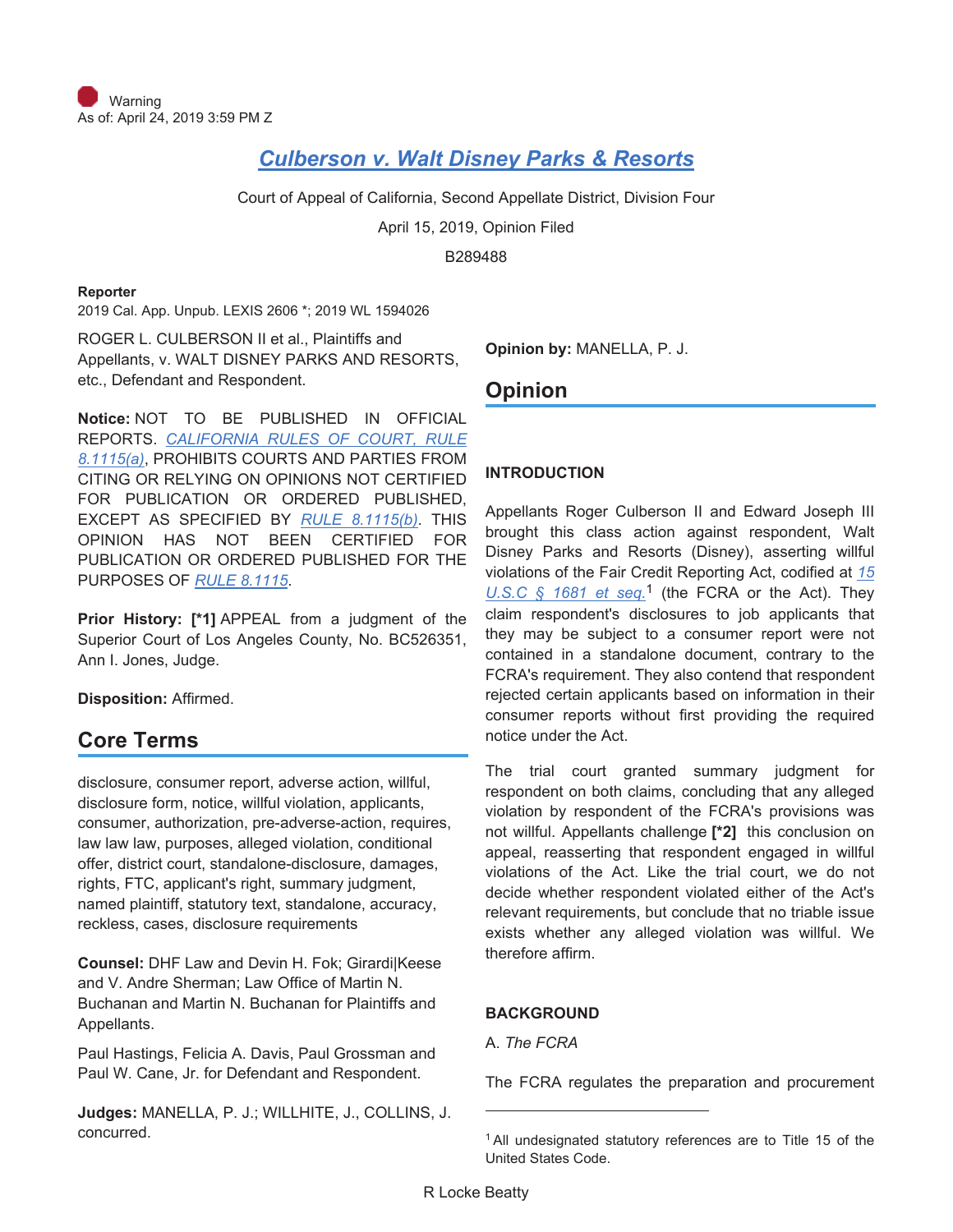of consumer reports<sup>2</sup> and the consideration of such reports in making certain decisions, including employment decisions. As discussed more fully below, the Act requires a prospective employer to disclose to a job applicant, in a standalone document, that it may obtain a consumer report for employment purposes[.] (§ 1681b(b)(2)(A).) The FCRA also dictates that before taking any adverse action based on a consumer report, the prospective employer must provide the applicant a copy of the report and a description of his rights under the Act.  $(\S$  1681b(b)(3)(A)). This required communication is generally referred to as a "preadverse-action notice." (See, e.g., *Long v. Southeastern Pennsylvania Transportation Authority (3d Cir. 2018) 903 F.3d 312, 319* (*Long*); *Moore v. Rite Aid Headquarters Corp. (E.D. Pa. 2014) 33 F.Supp.3d 569, 573*.)

"[The] FCRA provides a private right of action against businesses that use consumer reports but fail to comply. If a violation is negligent, the affected consumer is entitled to **[\*3]** actual damages. (§ 1681o(a)). If willful, however, the consumer may have actual damages, or statutory damages ranging from \$100 to \$1,000, and even punitive damages." (*Safeco Ins. Co. v. Burr (2007) 551 U.S. 47, 53*, citing § 1681n(a).)

#### B. *Appellants' Lawsuit*

### 1. *The Conditional Employment Offers and the Disclosures*

During the relevant period, and until September 2015, respondent used the services of Sterling Infosystems, Inc. for background screening and related matters, which included mailing notices to applicants on respondent's behalf. Appellants Culberson and Joseph received conditional offers of employment at respondent's Disneyland Resort in 2011 and 2013, respectively. After making the conditional offers, respondent provided appellants the following disclosure form (the Disney disclosure form):

[California]

Re: Notice--Consumer Report, Consumer Credit Report and Investigative and Consumer Report

Dear Applicant:

This is to notify you that The Walt Disney Company and/or one of its affiliated companies (the "Company"), at any time, may obtain consumer reports, and/or investigative consumer reports about you and consider such reports for employment purposes, including when reviewing your application for employment, making a decision whether to offer you employment, deciding whether to ceatinue your employment (if you are hired), and making other employment-related decisions directly affecting you. Such reports may include information as to your character, general reputation, personal characteristics, credit history or mode of living. The information in or a copy of the report may also be communicated to affiliated companies of the Company for any of the employment purposes described above. You have the right to request, in writing, within a reasonable period of time, a disclosure of the nature and scope of any investigation requested.

Sterling InfoSystems Inc.(yov.w.sterlinginfosystems.com) is the contracted consumer reporting agency that will be performing these services and providing the investigative consumer report on our behalf. Sterling InfoSystems Inc. has locations designated to handle inquiries as follows: 249 West 17<sup>th</sup> Street, New York, NY 10011, (877) 424-2457; 5750 West Oaks Blvd, Suite 100, Rocklin, CA 95765, (800) 943-2589; 629 Cedar Creek Grade, Winchester, VA 22601,  $(866)$  266-3444.

All eardidates for employment are required to successfully complete a background check prior to receiving a final offer of employment.

Respondent also directed appellants to Sterling's Web site, where they received and signed a different disclosure and authorization form (the Sterling disclosure form). This form, which was longer than the Disney disclosure form, contained, among other things: a description of the nature and scope of Sterling's investigation; an acknowledgment of receipt of a summary of rights under the FCRA; information about the applicant's right to receive a copy of **[\*4]** the report and dispute its accuracy, and detailed information about the applicant's right under California law to inspect his or her file; Sterling's contact information; and an acknowledgment that "'all employment decisions are based on legitimate non-discriminatory reasons.'" The Sterling disclosure form also included an authorization to conduct a background investigation. Appellants accessed the Sterling disclosure form and signed it electronically.

### 2. *The Inaccurate Reports and the "Pre-Adverse Action" Notices*

After appellants authorized background investigations, Sterling generated consumer reports that included inaccurate criminal records for each appellant. Based on this inaccurate information, respondent determined that appellants' background reports were not acceptable and notified Sterling to send out a standard letter titled "'Pre-Adverse Action Notice'" (the Sterling letter) to each appellant on respondent's behalf. The Sterling letter stated: "Based on [the reported] information, subject to you successfully challenging the accuracy of this information, we have decided to revoke your conditional offer of employment. . . . . [¶] [Respondent] is enclosing a copy of the report **[\*5]** and a summary of your rights under the [FCRA]. . . . . You also have the right to dispute directly with Sterling . . . the accuracy or

<sup>2</sup> Under the FCRA, a "consumer report" includes any communication bearing on a consumer's "character, general reputation, personal characteristics, or mode of living" and used to establish eligibility for "employment purposes." (§ 1681a(d).)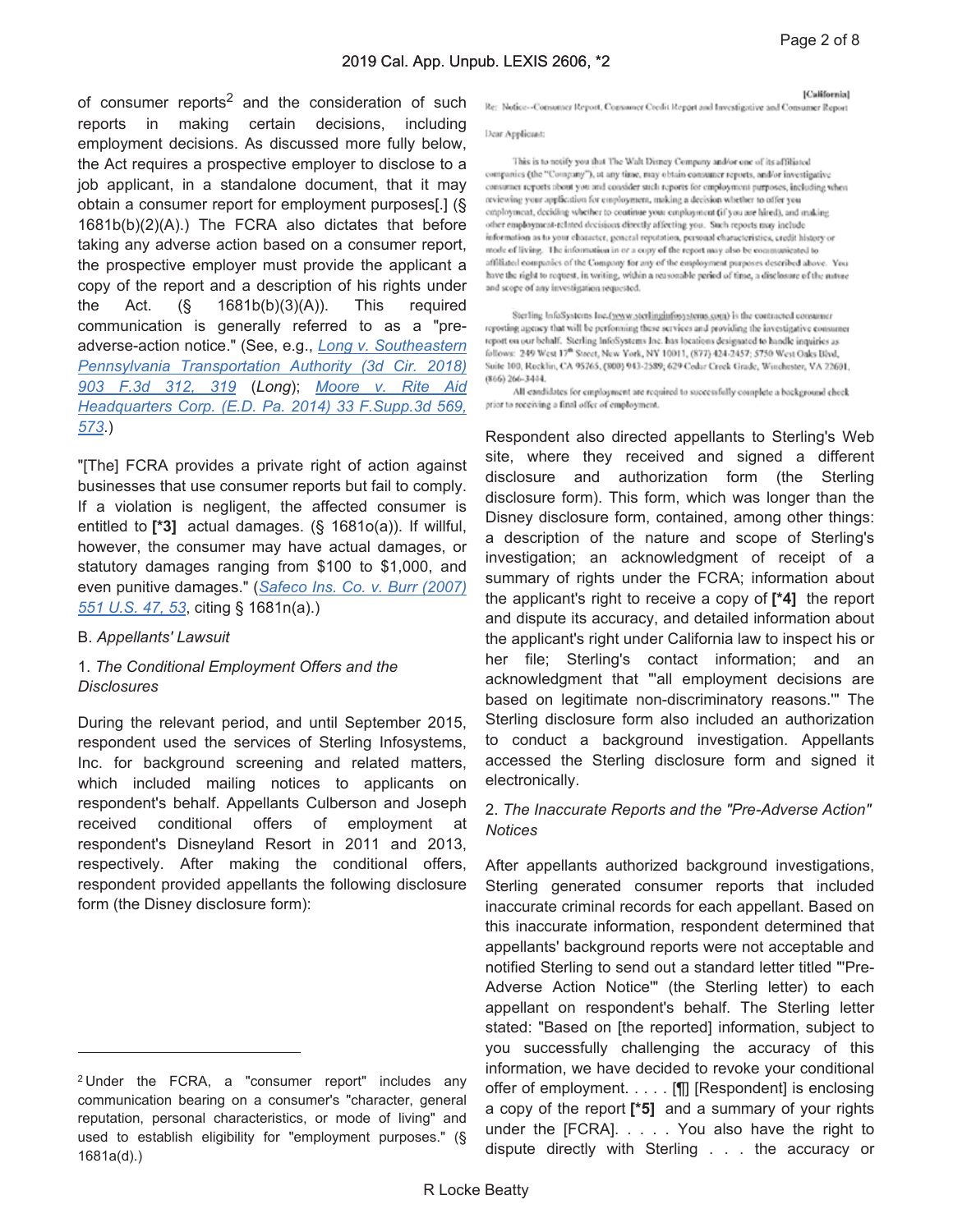completeness of any information provided by it. [¶] If you believe the information listed above is not accurate, please contact Sterling . . . within five business days of receipt of this letter." Enclosed with this letter was a copy of Sterling's report and a summary of rights under the FCRA.

Each appellant contacted Sterling to dispute his report. Sterling later revised Culberson's report, and respondent then placed him on a waitlist for employment based on that revision. The record is unclear on the result of Joseph's challenge to his report.

#### 3. *The Class Action and Summary Judgment*

In 2015, appellants filed the operative complaint on behalf of themselves and a putative class, asserting causes of action for violations of the FCRA's standalone disclosure and pre-adverse-action notice requirements. The complaint alleged that respondent's FCRA disclosures were not contained in a standalone document and that the Sterling letter itself constituted an adverse action without the required prior notice. Appellants sought statutory and punitive damages but did **[\*6]** not seek actual damages.

Appellants later moved for class certification. In July 2017, the trial court granted the motion and certified two classes: (1) a "Defective Disclosure Class," which included individuals "who were the subject of a consumer report obtained by [respondent] for employment purposes" between November 2011 and July 2017 and who signed the Sterling disclosure form; and (2) a "Pre-Adverse Action Notice Class," which included individuals who received the Sterling letter based on information in a report prepared by Sterling between November 2011 and July 2017

Following discovery, respondent moved for summary judgment as to both classes, and the trial court ultimately granted the motion. Without deciding whether respondent violated the FCRA, the court determined that any violation of the Act by respondent was not willful. This appeal followed.

#### **DISCUSSION**

"We review the ruling on a motion for summary judgment de novo, applying the same standard as the trial court." (*Manibog v. MediaOne of Los Angeles, Inc. (2000) 81 Cal.App.4th 1366, 1369*.) "Summary judgment is appropriate only "where no triable issue of material fact exists and the moving party is entitled to judgment as a matter of law.'" (*Regents of University of California v. Superior Court (2018) 4 Cal.5th 607, 618*, quoting *Merrill v. Navegar, Inc. (2001) 26 Cal.4th 465, 476*.) We view the evidence in the light most favorable **[\*7]** to the nonmoving party and draw all reasonable inferences in its favor. (*Aguilar v. Atlantic Richfield Co. (2001) 25 Cal.4th 826, 843*.)

Because appellants seek statutory and punitive damages, they must establish that respondent willfully violated the FCRA's requirements. (§ 1681n(a)). To be willful, a defendant's violation of the Act must be either knowing or reckless. (*Safeco, supra, 551 U.S. at pp. 57- 60*.) A reckless violation is one that shows the defendant "ran a risk of violating the law substantially greater than the risk associated" with a "merely careless" reading of the statute's terms. (*Id. at p. 69*.)

In *Safeco*, the Supreme Court of the United States held that the defendant's violation of the FCRA was not reckless as a matter of law, because the statutory text was "less[]than[]pellucid" and the defendant lacked "the benefit of guidance from the courts of appeals or the Federal Trade Commission (FTC) that might have warned it away from the view it took."3 (*Safeco, supra, 551 U.S. at pp. 69, 70*.) Although the determination of willfulness will often involve questions of fact, when the issue turns on the state of the law, summary judgment may be appropriate. (See *id. at p. 71* [holding as a matter of law that defendant's violation of FCRA was not willful]; *Pedro v. Equifax, Inc. (11th Cir. 2017) 868 F.3d 1275, 1282* ["District courts may, and often do, determine on the pleadings that a plaintiff failed **[\*8]** to plead willfulness when the [defendant's] interpretation of the relevant statute . . . was not objectively unreasonable"].)

Appellants challenge the trial court's grant of summary judgment for respondent, asserting triable issues existed whether respondent willfully violated both the FCRA's disclosure and pre-adverse-action notice requirements. We address each of their claims in turn.

#### A. *The Disclosure*

Under the FCRA, before procuring a consumer report for employment purposes, an employer must disclose in writing, "in a document that consists solely of the disclosure, that a consumer report may be obtained for employment purposes." (§ 1681b(b)(2)(A)(i).) The Act

<sup>&</sup>lt;sup>3</sup> The FTC is the agency charged with enforcing the provisions of the FCRA. (See § 1681s(a).)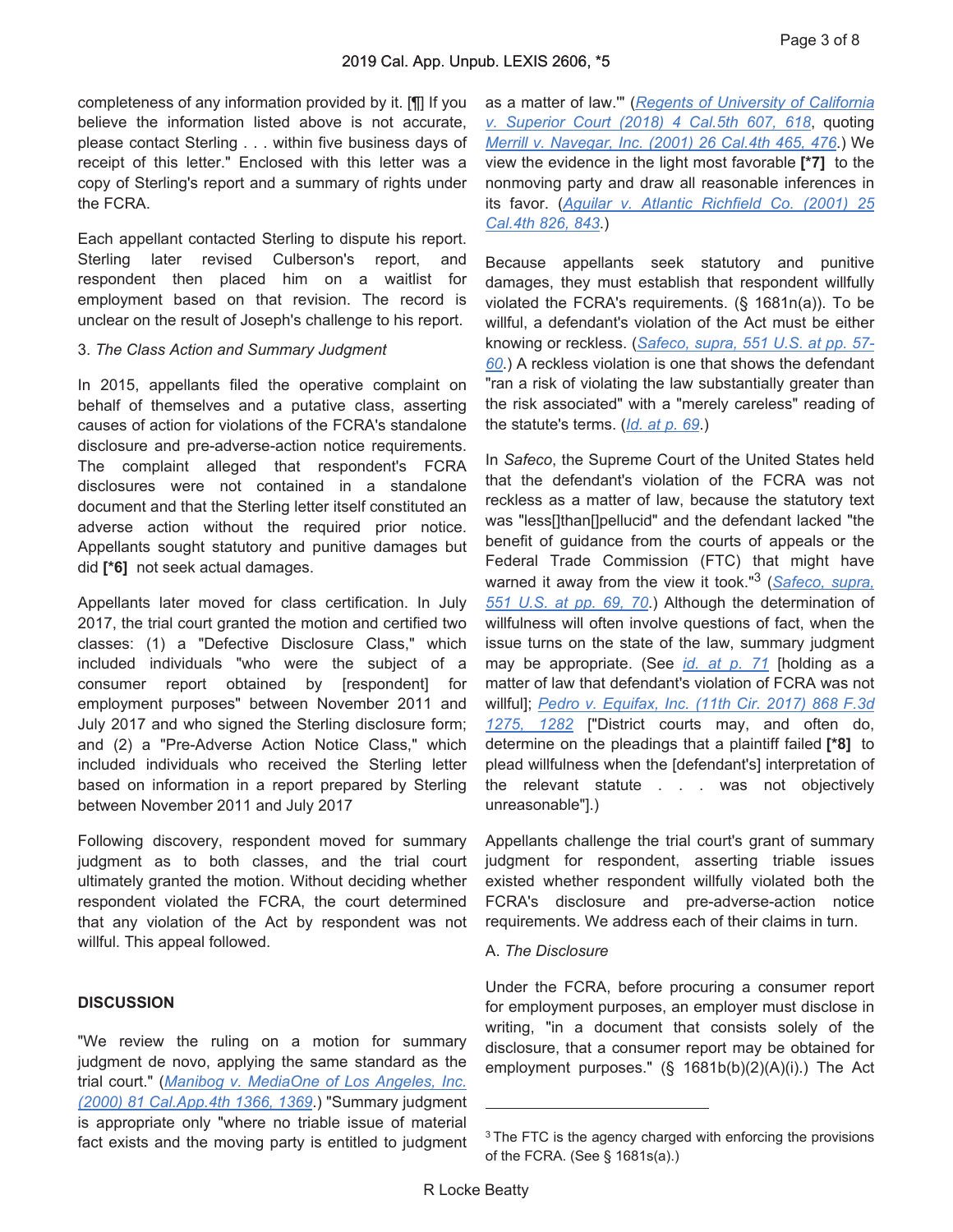contains one express exception to the requirement that the disclosure be in a standalone document, permitting the applicant to "authorize[] in writing" the procurement of a consumer report on the same document as the disclosure. (§ 1681b(b)(2)(A)(ii).)

Appellants maintain respondent failed to provide compliant standalone disclosures before obtaining consumer reports because both the Disney and the Sterling disclosure forms contained extraneous information that the FCRA does not permit. They further contend that triable issues exist whether respondent's alleged violation **[\*9]** was willful. We need not decide whether respondent's disclosures complied with the FCRA's standalone-disclosure requirement, as we conclude that appellants have failed to establish a triable issue on the willfulness of any such violation.

We focus our analysis on the Disney disclosure form, the shorter and simpler of the forms respondent provided appellants.4 Appellants note the Disney form included: a description of the scope of the report; a disclosure that respondent may share the information with affiliated companies; an explanation of the applicant's right to request disclosure of the nature and scope of any investigation; and an explanation that Sterling would produce the report, along with Sterling's contact information. They argue the Act is clear that the disclosure document may contain only the disclosure itself and the consumer's authorization. Although we agree that is what the statute instructs (see § 1681b(b)(2)(A)(i) [disclosure must be "in a document that consists solely of the disclosure," but an authorization may be made on the same document]), the question remains what information may constitute the disclosure itself.

In their opening brief, appellants suggest, **[\*10]** without citation to authority, that the FCRA permits only the "simple 10-word disclosure 'that a consumer report may be obtained for employment purposes.'" (Quoting § 1681b(b)(2)(A)(i).) However, the statutory text does not clearly indicate that an employer may use only those ten

words in making the required disclosure. (See *Just v. Target Corporation (D.Minn. 2016) 187 F.Supp.3d 1064, 1069 -1070*, quoting *Lengel v. HomeAdvisor, Inc. (D.Kan. 2015) 102 F.Supp.3d 1202, 1211* ["'disclosure' 'is not defined in every possible aspect,' and 'there may be some gray area' about what constitutes a disclosure"].) Appellants have not identified, and we have not found, any case adopting such a holding or finding a disclosure form comparable to the Disney or Sterling forms noncompliant. Instead, authority dating back two decades and extending to as recently as 2018 (long after respondent provided its disclosures to appellants in 2011 and 2013), supports that the required disclosure may consist of additional information like that in the Disney disclosure form.<sup>5</sup>

For example, a 1998 FTC informal staff opinion letter regarding the FCRA's standalone-disclosure requirement stated: "It is our view that Congress intended that the disclosure not be encumbered with extraneous information. However, some additional information, such as a brief description **[\*11]** of the nature of the consumer reports covered by the disclosure, may be included if the information does not confuse the consumer or detract from the mandated disclosure."6 (Fed. Trade Com., Staff Op. Letter to

5 Although the class period extended beyond the time of appellants' receipt of respondent's disclosures, to maintain a class action as the named plaintiffs, appellants must have a personal cause of action against respondent. (See *General Motors Corp. v. Superior Court (1983) 141 Cal.App.3d 966, 969* (*General Motors*) ["Unless [the named plaintiff] has a personal cause of action against [the defendant], he may not represent a class in a suit against [the defendant]"]; *Caro v. Procter & Gamble Co. (1993) 18 Cal.App.4th 644, 664* [where named plaintiff was not "misled in the manner the class was allegedly deceived, the court could not 'decide the issue of the rights of such individuals that might possibly exist'"].) Appellants must therefore establish that respondent's alleged violation of their own rights was willful, based on the state of the law at the time. (See *Safeco, supra, 551 U.S. at p. 70* [no willful violation in part because of lack of guidance from courts and FTC at time of violation]; *General Motors, supra, at p. 969*.)

6 The FTC's informal staff opinion letters are not authoritative agency guidance that could establish the willfulness of a defendant's violation. (See *Safeco, supra, 551 U.S. at p. 70* & fn. 19 [rejecting plaintiff's argument that informal staff opinion letter constituted authoritative agency guidance].) But such letters "may be considered for their persuasive value." (*Owner-Operator Indep. Drivers Ass'n v. USIS Commer. Serv. (10th Cir. 2008) 537 F.3d 1184, 1192)*. Here, the staff opinion letter

<sup>4</sup> As respondent notes, and appellants do not dispute, an employer need only provide one compliant disclosure before obtaining a consumer report; thus, whether additional disclosures were also compliant is irrelevant. (See § 1681b(b)(2)(A)(i); *Reardon v. ClosetMaid Corp.* (W.D.Pa. Dec. 2, 2013, No. 2:08-cv-01730) *2013 U.S. Dist. LEXIS 169821 at \*17* [granting summary judgment to defendant on one plaintiff's disclosure claim where one of two disclosures was compliant].)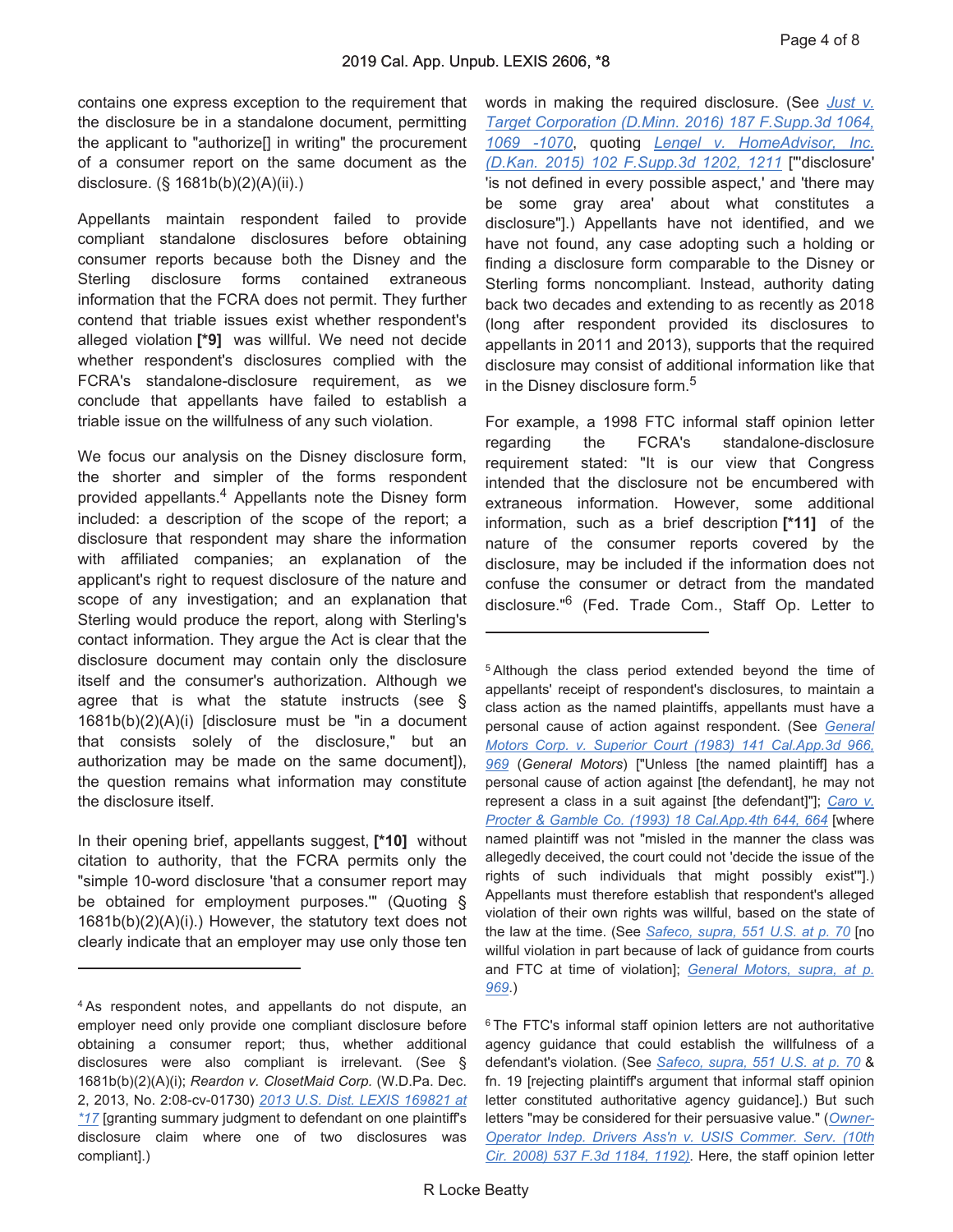Page 5 of 8

Karen Coffey (Feb. 11, 1998) https://www.ftc.gov/policy/advisory-opinions/advisoryopinion-coffey-02-11-98 at 2.)

In *Coleman v. Kohl's Department Stores, Inc.*, decided in 2015, a federal district court granted a defendant's motion to dismiss the plaintiff's claim of an FCRA standalone-disclosure violation. (*Coleman v. Kohl's Department Stores, Inc.* (N.D.Cal., Oct. 5, 2015, Case No. 15-cv-02588-*JCS) 2015 U.S. Dist. LEXIS 135746, at \*18* (*Coleman*.) Like the Disney form here, the disclosure form in *Coleman* contained a description of the nature and potential scope of the report, contact information for the reporting agency, and information about the applicant's right to review and dispute the report. (*Id.* at \*8-9, \*17.) Yet the court found these facts insufficient to establish a violation of the standalonedisclosure requirement. (*Id.* at \*17-18.)

Relying on *Coleman*, in 2018, another district court found a disclosure form compliant with the FCRA even though it contained information about the nature and scope of the report, the contact information for the **[\*12]**  reporting agency, and an explanation of the applicant's right to review the agency's files and obtain information about the investigation. (*Walker v. Fred Meyer, Inc.* (D.Or., May 7, 2018, Case No. 3:17-cv-01791-*YY) 2018 U.S. Dist. LEXIS 92976, at \*1*, report and recommendation adopted in part and rejected in part on other grounds by *Walker v. Fred Meyer, Inc.* (D.Or., June 21, 2018, Case No. 3:17-cv-1791-*YY) 2018 U.S. Dist. LEXIS 103776*.) The existence of authority tending to support respondent's position suggests that its reading of the statute was not reckless. (See *Safeco, supra, 551 U.S. at p. 70, fn. 20* ["an interpretation that could reasonably have found support in the courts" cannot constitute willful violation].)

In sum, the statutory text does not make clear precisely what information the required disclosure may contain. Moreover, at least some authority tended to support respondent's reading of the statute and contradict appellant's argument that the FCRA permits only a "10 word disclosure." Finally, no contrary authoritative guidance by the federal courts of appeals or the FTC existed at the time of the alleged violations. Under these circumstances, no reasonable trier of fact could find that respondent willfully violated the Act. (See *Safeco, supra, 551 U.S. at pp. 69-70* [no willful violation as a matter of law, given **[\*13]** "dearth of guidance and the less-than-

pellucid statutory text"].)

Appellant cites two recent cases in which the Ninth Circuit found violations of the FCRA's standalonedisclosure requirement: *Syed v. M-I, LLC (9th Cir. 2017) 853 F.3d 492* and *Gilberg v. California Check Cashing Stores, LLC (9th Cir. 2019) 913 F.3d 1169* (*Gilberg*).<sup>7</sup> These cases share two common features that render them inapplicable to establish that respondent willfully violated that requirement. First, each was decided long after respondent provided its disclosures to appellants in 2011 and 2013. These cases therefore could not have "warned [respondent] away from the view it took." (*Safeco, supra, 551 U.S. at pp. 69-70*.) Second, neither case addresses what information may constitute the required FCRA disclosure.

In *Syed*, the court held that an employer violated the Act when it included a liability waiver in the same document as the disclosure. (*Syed, supra, 853 F.3d at p. 496*.) The employer contended that while a liability waiver was not part of the statutory disclosure itself, the FCRA did not "really require the document to 'consist[] solely if the disclosure'" because it expressly allowed for an authorization on the same document. (*Syed, supra, at p. 500*.) Rejecting this invitation to ignore the statutory text, the Ninth Circuit concluded **[\*14]** that, with the

7 Appellants also cite several federal district court rulings, in which the courts found violations of the FCRA's standalonedisclosure requirement: *Robrinzine v. Big Lots Stores, Inc. (N.D.Ill. 2016) 156 F.Supp.3d 920* (*Robrinzine*); *Martin v. Fair Collections & Outsourcing, Inc.* (D.Md., June 30, 2015, Case No.: GJH-14-3191) *2015 U.S. Dist. LEXIS 86129*; *Jones v. Halstead Mgmt. Co. LLC (S.D.N.Y. 2015) 81 F.Supp.3d 324* (*Jones*); *Case v. Hertz Corporation* (N.D. Cal., Feb. 26, 2016, Case No. 15-cv-02707-*BLF) 2016 U.S. Dist. LEXIS 41210*; *Hargrett v. Amazon.com DEDC, LLC (M.D.Fla. 2017) 235 F.Supp.3d 1320*. As respondent notes, each of these cases involved disclosure forms much longer than the Disney form here. (See, e.g., *Robrinzine, supra, at pp. 926-927* [form included "implied liability waiver" and "over a page and a half of state-specific exceptions that are inapplicable to [the plaintiff]"]); *Jones, supra, at p. 333* [form contained "two full pages of eye-straining tiny typeface writing" and included liability waiver and "and all sorts of state-specific disclosures that had nothing to do with [the plaintiff]"].) More importantly, however, these trial court rulings, all issued after the alleged violations here, could not provide the kind of authoritative guidance "that might have warned [respondent] away from the view it took," and thus cannot establish the willfulness of any FCRA violation. (*Safeco, supra, 551 U.S. at p. 70* [no willful violation in part because "no court of appeals had spoken" on the relevant issue at the time of the violation].)

tends to show that respondent's reading of the statute was not without foundation.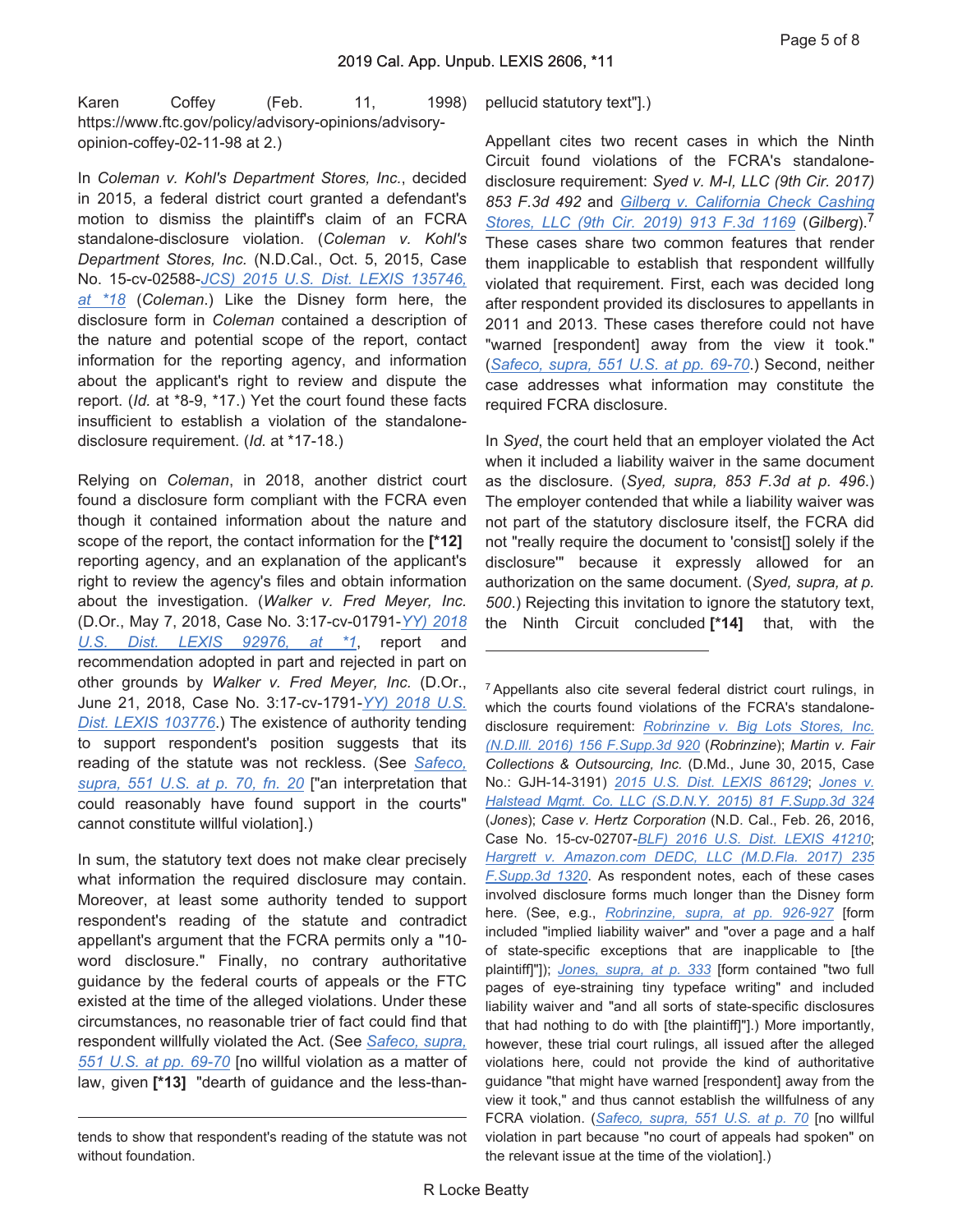exception of an authorization, the Act "unambiguously require[d] a document that 'consists solely of the disclosure.'" (*Syed, at pp. 500-501*.) Because the statute "unambiguously bar[red]" the employer's interpretation, the court found the employer's decision to include a liability waiver reckless, and the violation therefore willful. (*Id. at pp. 503-506*.)

In *Gilberg*, the court held that an employer violated the Act by including "extraneous information in the form of various state disclosure requirements" along with its FCRA disclosure. (*Gilberg, supra, 913 F.3d at p. 1171*.) The employer argued that the FCRA permitted inclusion of extraneous information if that information furthered the Act's purpose. (See *id. at p. 1175*.) Citing *Syed*, the Ninth Circuit rejected that argument as inconsistent with the statute's plain instruction that the relevant document consist "'solely'" of the FCRA disclosure. (*Gilberg, supra, at p. 1171*.)

Both cases confirm that an FCRA-compliant disclosure document can contain only the disclosure itself and an authorization; it cannot contain a liability waiver (*Syed, supra, 853 F.3d at p. 496*) or state disclosures that are not within the scope of the FCRA disclosure (*Gilberg, supra, 913 F.3d at p. 1171*). Neither case considered information similar to that in the Disney disclosure form or opined on what information may constitute **[\*15]** the FCRA disclosure itself. $8$  Accordingly, these cases do not change our conclusion that any violation by respondent of the FCRA's standalone-disclosure requirement was not willful.

#### B. *The Pre-Adverse-Action Notice*

In addition to the disclosure requirement, the FCRA requires prospective employers to provide job applicants notice before taking any adverse action based on a consumer report. The relevant provision of the Act provides: "[I]n using a consumer report for employment purposes, before taking any adverse action based in whole or in part on the report, the person intending to take such adverse action shall provide to the consumer to whom the report relates—[¶] (i) a copy of the report; and [¶] (ii) a description in writing of the rights of the consumer under [the FCRA], as prescribed by the

Bureau [of Consumer Financial Protection] . . . . "<sup>9</sup> (§ 1681b(b)(3)(A).) Federal district courts have generally agreed that "an adverse action occurs when the decision is carried out, when it is communicated or [when it] actually takes effect, and an actor has until that time to take the necessary steps to comply with the FCRA's requirements." (*Burghy v. Dayton Racquet Club, Inc. (S.D. Ohio 2010) 695 F.Supp.2d 689, 703*; accord, e.g., *Moore v. Rite Aid Hdqtrs Corp., supra, 33 F.Supp.3d at p. 574*; *Goode v. LexisNexis Risk & Information Analytics Group, Inc. (E.D.Pa. 2012) 848 F.Supp.2d 532, 540*; *Magallon v. Robert Half Internat., Inc. (D.Or. 2015) 311 F.R.D. 625, 633*.)

As noted, the Sterling letter sent to relevant **[\*16]**  applicants on behalf of respondent stated: "Based on [the reported] information, subject to you successfully challenging this information, we have decided to revoke your conditional offer of employment." The letter also advised recipients that they could dispute the content of their consumer report by contacting Sterling. Enclosed with this letter was a copy of Sterling's report and the prescribed summary of rights under the FCRA.

Appellants argue that, rather than provide the required pre-adverse-action notice to relevant applicants, the Sterling letter communicated a final decision by respondent, and thus constituted an adverse action, with no prior notice. Here, too, we conclude that regardless of whether respondent's conduct violated the FCRA, there is no triable issue whether any violation of the FCRA's pre-adverse-action notice requirement was willful.

Appellants offer three main arguments in support of their position. First, they highlight the portion of the Sterling letter stating, "we have decided to revoke [the recipient's] conditional offer of employment," and argue this language showed respondent had already made its adverse decision before it notified Sterling to send the **[\*17]** letter. In support, they cite *Jones, supra, 81 F.Supp.3d 324*. There, the court found, largely based on this language, that an employer's delivery of the same Sterling letter potentially constituted an adverse action, and thus denied a motion to dismiss the plaintiff's adverse-action claim under the FCRA. (*Jones, supra, at pp. 334-336*.) According to the *Jones* court, the letter conveyed that the plaintiff's conditional offer "*had been*

<sup>&</sup>lt;sup>8</sup> As noted, the Disney disclosure form included: (1) information about the potential nature and scope of the investigation, (2) a disclosure that information may be shared with affiliated companies, (3) an explanation of the applicant's right to request information about the nature and scope of the investigation, and (5) Sterling's contact information.

<sup>9</sup> Under the Act, an "adverse action" includes "a denial of employment or any other decision for employment purposes that adversely affects any current or prospective employee." (§ 1681a(k)(1)(B)(ii).)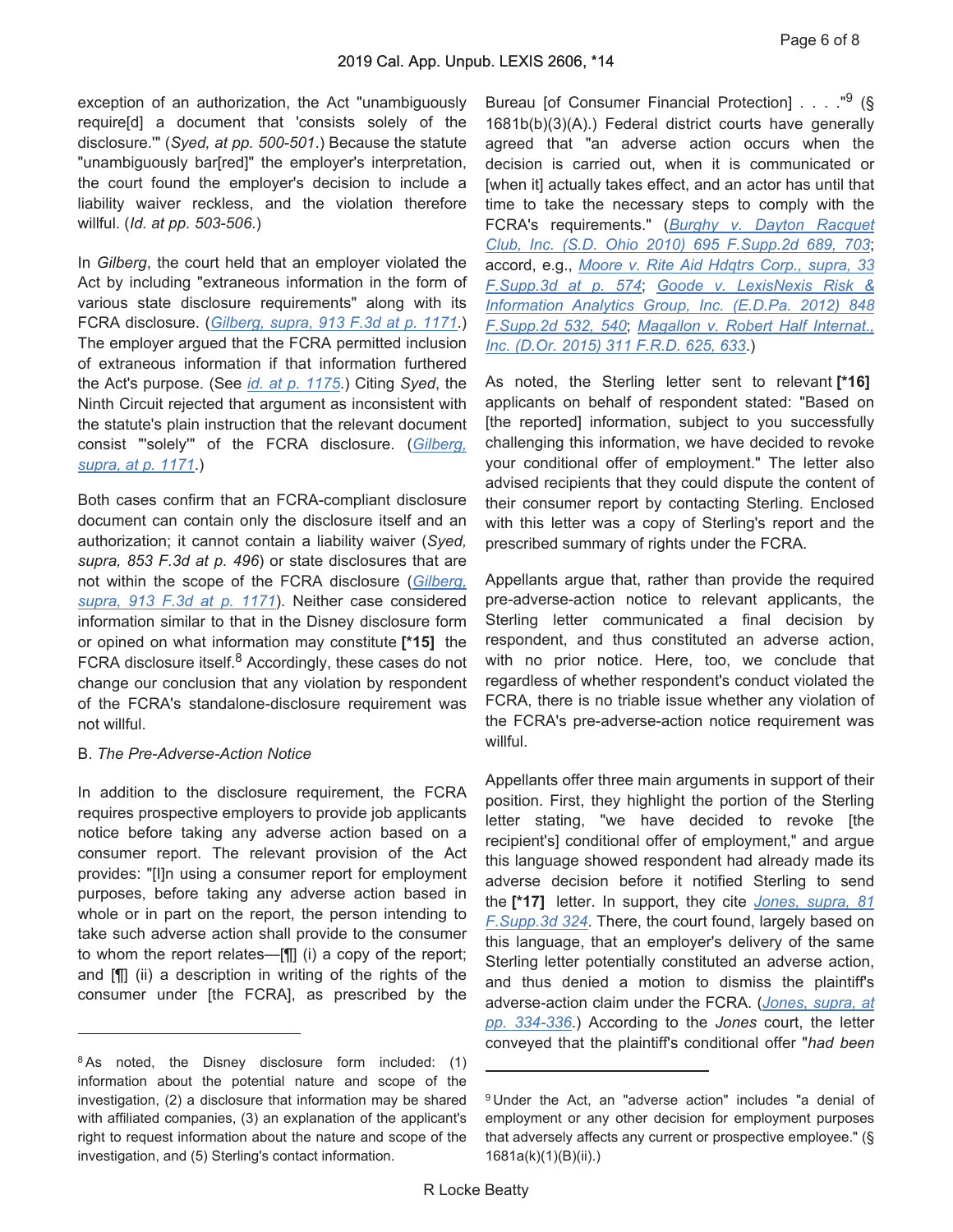revoked," and thus provided sufficient basis for the plaintiff's allegation that it constituted an adverse action. (*Id. at p. 335, fn. 17*.)

This analysis, however, fails to consider the entirety of the Sterling letter, which provided that the decision to revoke the conditional offer of employment was "subject to" a successful dispute of the consumer report and gave the applicant time to contact Sterling for that purpose.<sup>10</sup> The conditional nature of the decision and the time provided before any final action would be taken tend to support that delivery of the Sterling letter did not constitute an adverse action. (See *Branch v. Government Employees Insurance Company (E.D. Va. 2017) 286 F.Supp.3d 771, 783* ["where it is undisputed that an applicant has a legitimate opportunity to cure inaccuracies in a report," employer's initial decision to disqualify applicant "does not necessarily cause any adverse effect"].)

Second, **[\*18]** appellants argue that the Sterling letter constituted an adverse action because absent a timely dispute, respondent would reject the relevant applicant without further review. They contend the Sterling letter therefore constituted an adverse action despite the contingent nature of respondent's decision.

Although one federal district court has adopted this reasoning (see *Manuel v. Wells Fargo Bank, Nat. Ass'n (E.D.Va. 2015) 123 F.Supp.3d 810, 823* (*Manuel*) [reasonable jury could find employer's adverse decision was final when first relayed because employer was comfortable adhering to it without review if applicant did not file dispute]), others have rejected it (see *Dahy v. FedEx Ground Package System, Inc.* (W.D.Pa., Aug. 3, 2018, Civil Action No. 17-1633) *2018 U.S. Dist. LEXIS 131732, at \*29*, report and recommenddation adopted (W.D.Pa., Sept. 10, 2018, Case No. 2:17-cv-1633) *2018 U.S. Dist. LEXIS 153343* [initial determination of ineligibility was not adverse action despite lack of additional review absent dispute; criticizing *Manuel*: "There is nothing in the FCRA that requires an employer who makes a pre-adverse determination to revisit the decision again if the applicant does not dispute the

10 Beyond the apparent insufficiency of the analysis in *Jones*, and as noted in the discussion of appellants' disclosure claim, this trial court ruling was issued after the alleged violations here and thus cannot establish the willfulness of any FCRA violation by respondent. (See *Safeco, supra, 551 U.S. at p. 70* [no willful violation in part because "no court of appeals had spoken" on the relevant issue at the time of the violation].)

information"]; *Johnson v. ADP Screening & Selection Services (D.Minn. 2011) 768 F.Supp.2d 979, 984* (*Johnson*) [initial determination was not adverse action despite refusal to overturn decision after applicant's successful **[\*19]** dispute of report; "[n]othing in the FCRA requires an employer to consider any correction that a reporting agency might make"]; see also *Williams v. First Advantage LNS Screening Solutions, Inc. (N.D.Fla. 2015) 155 F.Supp.3d 1233, 1247, fn. 15* (*Williams*) [dicta] ["It is not improper for an employer to fully intend to carry out the adverse action absent a dispute by the consumer, or even to intend to carry out the adverse action notwithstanding the result of any dispute a consumer might initiate", italics omitted).<sup>11</sup> This conflict of authorities suggests that respondent's reading of the statute was, at the very least, reasonable and thus that respondent did not willfully violate the FCRA. (See *Safeco, supra, 551 U.S. at p. 70, fn. 20* ["an interpretation that could reasonably have found support in the courts" cannot constitute willful violation].)

Finally, appellants note that the Sterling letter advised its recipients only of their right to dispute the accuracy of their report, without also offering them an opportunity to contest the relevance of the information or explain any extenuating circumstances. Thus, according to appellants, the Sterling letter communicated a decision that was final for most applicants, who did not contest the accuracy of their reports.

This argument suffers from at least two deficiencies. First, **[\*20]** appellants, the named plaintiffs in this action, did contest the accuracy of their reports. Because they cannot assert a cause of action unique to class members who did not do so, they cannot represent those class members in this action. (See *General Motors, supra, 141 Cal.App.3d at p. 969* ["Unless [the named plaintiff] has a personal cause of action against [the defendant], he may not represent a class in a suit against [the defendant]"]; *Caro v. Procter & Gamble Co., supra, 18 Cal.App.4th at p. 664* [where named plaintiff was not "misled in the manner the class was allegedly deceived, the court could not 'decide the issue of the rights of such individuals that might possibly exist'"].)

<sup>&</sup>lt;sup>11</sup> Here, too, we note that because it is a trial court ruling and because it was issued after the events in question, *Manuel* could not establish the willfulness of any FCRA violation by respondent, even absent a conflict of authorities. (See *Safeco, supra, 551 U.S. at p. 70*.)